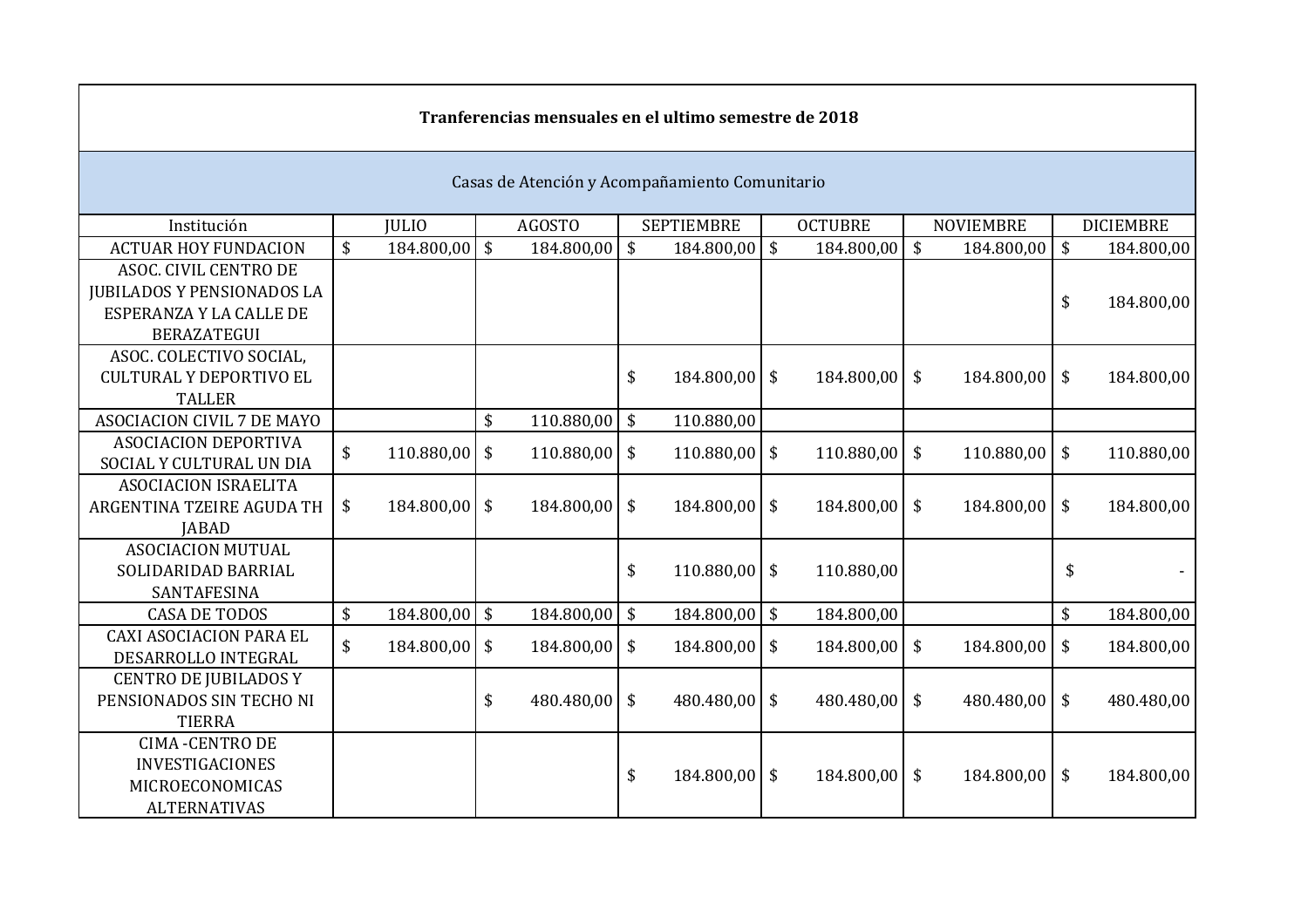| <b>CIUDADANOS EN MOVIMIENTO</b><br>ASOC. CIVIL | $\mathsf{\$}$ | 184.800,00      | \$<br>184.800,00      | $\sqrt[6]{\frac{1}{2}}$   | 184.800,00      | \$                         | 184.800,00      | \$<br>184.800,00    | $\sqrt{5}$              | 184.800,00      |
|------------------------------------------------|---------------|-----------------|-----------------------|---------------------------|-----------------|----------------------------|-----------------|---------------------|-------------------------|-----------------|
|                                                |               |                 |                       |                           |                 |                            |                 |                     |                         |                 |
| <b>COMISION PERMANENTE DE</b>                  |               |                 |                       |                           |                 |                            |                 |                     |                         |                 |
| HOMENDAJE A LAS MADRES DE                      | \$            | 110.880,00      | \$<br>$110.880,00$ \$ |                           | 110.880,00      | \$                         | 110.880,00      | \$<br>110.880,00    | $\mathfrak{F}$          | 110.880,00      |
| PLAZA DE MAYO                                  |               |                 |                       |                           |                 |                            |                 |                     |                         |                 |
| <b>COMUNIDAD DEL PUEBLO</b>                    | \$            | 221.760,00      | \$<br>$221.760,00$ \$ |                           | 221.760,00      | $\sqrt[6]{\frac{1}{2}}$    | 221.760,00      | \$<br>221.760,00    | $\frac{1}{2}$           | 221.760,00      |
| ORIGINARIO VILELA DE PAMPA                     |               |                 |                       |                           |                 |                            |                 |                     |                         |                 |
| COMUNIDAD MOCOVI DE                            |               |                 |                       |                           |                 | \$                         | 110.880,00      | \$<br>110.880,00    | $\sqrt[6]{\frac{1}{2}}$ | 110.880,00      |
| <b>BERISSO</b>                                 |               |                 |                       |                           |                 |                            |                 |                     |                         |                 |
| <b>CONFERENCIA EPISCOPAL</b>                   |               | \$10.903.200,00 | \$11.198.880,00       |                           | \$11.457.600,00 |                            | \$11.642.400,00 | \$<br>11.642.400,00 |                         | \$11.827.200,00 |
| <b>ARGENTINA - CARITAS</b>                     |               |                 |                       |                           |                 |                            |                 |                     |                         |                 |
| COOP. DE TRABAJO COLONIA DE                    |               |                 |                       |                           |                 | \$                         | 184.800,00      | \$<br>184.800,00    | $\sqrt[6]{\frac{1}{2}}$ |                 |
| <b>PRIMAVERA</b>                               |               |                 |                       |                           |                 |                            |                 |                     |                         | 184.800,00      |
| <b>COOPERATIVA DE TRABAJO</b>                  |               |                 |                       |                           |                 |                            |                 |                     |                         |                 |
| PUEBLA LTDA.                                   | \$            | 184.800,00      | \$<br>184.800,00 \$   |                           | 184.800,00      | \$                         | 184.800,00      | \$<br>184.800,00    | $\sqrt{5}$              | 184.800,00      |
| COOPERATIVA DE TRABAJO                         |               |                 |                       |                           |                 |                            |                 |                     |                         |                 |
| PUENTES LIMITADA                               | \$            | 1.774.080,00    | \$<br>2.402.400,00    | \$                        | 2.624.160,00    | \$                         | 2.624.160,00    | \$<br>2.624.160,00  | \$                      | 2.808.960,00    |
| <b>CREANDO FUTURO</b>                          | \$            | 110.880,00      | \$<br>110.880,00      | $\boldsymbol{\mathsf{S}}$ | 110.880,00      |                            |                 | \$<br>110.880,00    |                         |                 |
| <b>CREPUSCULO DE MORENO</b>                    | \$            | 110.880,00      | \$<br>110.880,00      | $\sqrt[6]{\frac{1}{2}}$   | 110.880,00      | \$                         | 110.880,00      | \$<br>110.880,00    | $\frac{1}{2}$           | 110.880,00      |
| <b>ASOCIACION CIVIL</b>                        |               |                 |                       |                           |                 |                            |                 |                     |                         |                 |
| <b>CRISTIAN SALVIA ASOCIACION</b>              |               |                 |                       |                           |                 |                            |                 |                     |                         |                 |
| CIVIL Y BIBLIOTECA POPULAR                     | \$            | 110.880,00      | \$<br>110.880,00      | \$                        | 110.880,00      | \$                         | 110.880,00      | \$<br>110.880,00    | $\sqrt[6]{\frac{1}{2}}$ | 110.880,00      |
| <b>ESCUELA E INSTITUTO</b>                     |               |                 |                       |                           |                 |                            |                 |                     |                         |                 |
| FILANTROPICOS ARGENTINOS                       | \$            | 258.720,00      |                       | \$                        | 258.720,00      | \$                         | 258.720,00      | \$<br>258.720,00    | $\sqrt[6]{3}$           | 258.720,00      |
| ESPACIO RIZOMA                                 | \$            | 110.880,00      | \$<br>110.880,00      | $\sqrt[6]{}$              | 110.880,00      | $\mathfrak{S}$             | 110.880,00      | \$<br>110.880,00    | $\sqrt{2}$              | 110.880,00      |
| ESPERANZA DE LOS NIÑOS                         |               |                 |                       |                           |                 |                            |                 |                     |                         |                 |
| <b>ASOCIACION CIVIL</b>                        | \$            | 184.800,00      | \$<br>184.800,00      | \$                        | 184.800,00      | $\boldsymbol{\mathsf{\$}}$ | 184.800,00      | \$<br>184.800,00    | $\sqrt[6]{\frac{1}{2}}$ | 184.800,00      |
| <b>FEDERACION DE</b>                           |               |                 |                       |                           |                 |                            |                 |                     |                         |                 |
| COOPERATIVAS DE TRABAJO                        | \$            | 110.880,00      | \$<br>$110.880,00$ \$ |                           | 110.880,00      | $\frac{1}{2}$              | 110.880,00      | \$<br>110.880,00    | $\sqrt[6]{\frac{1}{2}}$ | 110.880,00      |
| RENEE SALAMANCA - CCC LTA                      |               |                 |                       |                           |                 |                            |                 |                     |                         |                 |
| FUNDACION INDEPENDENCIA                        |               |                 |                       |                           |                 |                            |                 |                     |                         |                 |
| <b>FILIAL LA RIOJA</b>                         |               |                 |                       |                           |                 |                            |                 |                     | \$                      | 110.880,00      |
| <b>GRANJA SAN CAMILO</b>                       |               |                 |                       |                           |                 |                            |                 |                     |                         |                 |
| PERGAMINO                                      | \$            | 184.800,00      | \$<br>184.800,00      | $\sqrt[6]{\frac{1}{2}}$   | 184.800,00      | $\sqrt[6]{}$               | 184.800,00      | \$<br>184.800,00    | \$                      |                 |
|                                                |               |                 |                       |                           |                 |                            |                 |                     |                         |                 |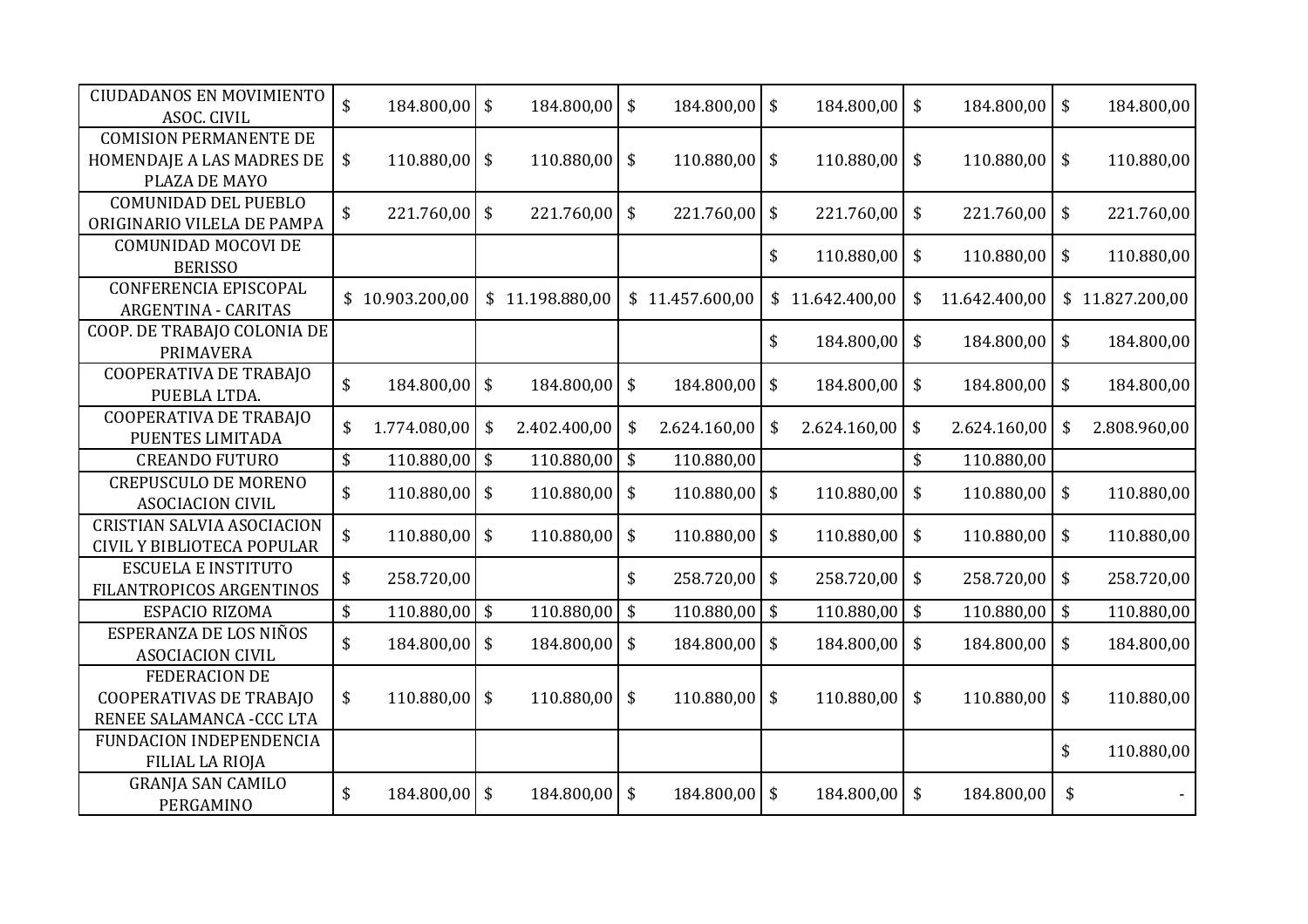| HERMANOS MISERICORDISTAS           |                                 |                 |                           |                 |                         |                 |                         |            |                            |            |                         |            |
|------------------------------------|---------------------------------|-----------------|---------------------------|-----------------|-------------------------|-----------------|-------------------------|------------|----------------------------|------------|-------------------------|------------|
| <b>ASOCICION</b>                   |                                 |                 |                           |                 |                         |                 |                         |            |                            |            |                         |            |
| <b>IGLESIA ALAS DE ADORACION</b>   | \$                              | 110.880,00      | $\boldsymbol{\mathsf{S}}$ | 110.880,00      | $\sqrt[6]{\frac{1}{2}}$ | 110.880,00 \$   |                         | 110.880,00 | \$                         | 110.880,00 | \$                      | 110.880,00 |
| <b>INPRODES "INST. DE</b>          |                                 |                 |                           |                 |                         |                 |                         |            |                            |            |                         |            |
| <b>INVESTIGACION PARA LA</b>       | \$                              | $110.880,00$ \$ |                           | $110.880,00$ \$ |                         | $110.880,00$ \$ |                         | 110.880,00 | \$                         | 110.880,00 | $\sqrt[6]{\frac{1}{2}}$ | 110.880,00 |
| PROMOCION DESARROLLO               |                                 |                 |                           |                 |                         |                 |                         |            |                            |            |                         |            |
| ECONOMICO"                         |                                 |                 |                           |                 |                         |                 |                         |            |                            |            |                         |            |
| <b>INSTITUCION SALESIANA</b>       | \$                              | 406.560,00      | $\sqrt{5}$                | 406.560,00      | $\sqrt[6]{\frac{1}{2}}$ | $406.560,00$ \$ |                         | 406.560,00 | $\boldsymbol{\mathsf{\$}}$ | 406.560,00 | $\frac{1}{2}$           | 406.560,00 |
| <b>INSTITUCION SALESIANA NTRA.</b> | $\boldsymbol{\hat{\mathsf{S}}}$ | 258.720,00      | $\sqrt[6]{\frac{1}{2}}$   | 258.720,00      | $\sqrt[6]{3}$           | 258.720,00 \$   |                         | 258.720,00 | \$                         | 258.720,00 | \$                      | 258.720,00 |
| SEÑORA DE LUJAN                    |                                 |                 |                           |                 |                         |                 |                         |            |                            |            |                         |            |
| <b>INSTITUCION SALESIANA SAN</b>   | \$                              | 258.720,00      | \$                        | 258.720,00      | \$                      | 258.720,00      | \$                      | 258.720,00 | \$                         | 258.720,00 | \$                      |            |
| FRANCISCO JAVIER ASOC. CIVIL       |                                 |                 |                           |                 |                         |                 |                         |            |                            |            |                         |            |
| <b>INSTITUTO BICENTENARIO</b>      |                                 |                 | \$                        | 258.720,00      |                         |                 |                         |            |                            |            |                         |            |
| <b>MARIA REINA</b>                 |                                 |                 |                           |                 |                         |                 |                         |            |                            |            |                         |            |
| ISAUROARANCIBIA ASOC. CIVIL        |                                 |                 |                           |                 |                         |                 |                         |            |                            |            |                         |            |
| POR EL DERECHO DE NIÑOS,           | \$                              | 184.800,00      | $\frac{1}{2}$             | 184.800,00 \$   |                         | 184.800,00 \$   |                         | 184.800,00 | \$                         | 184.800,00 |                         |            |
| NIÑAS Y JOVENES A ELEGIR SU        |                                 |                 |                           |                 |                         |                 |                         |            |                            |            |                         |            |
| PROPIO FUTURO                      |                                 |                 |                           |                 |                         |                 |                         |            |                            |            |                         |            |
| <b>ISLA MACIEL FUNDACION</b>       | \$                              | 184.800,00      | $\sqrt{5}$                | 184.800,00      | $\sqrt[6]{\frac{1}{2}}$ | 184.800,00 \$   |                         | 184.800,00 | $\boldsymbol{\mathsf{\$}}$ | 184.800,00 | $\frac{1}{2}$           | 184.800,00 |
| <b>JOSE MARTI ASOCIACION</b>       | \$                              | 887.040,00      | $\sqrt[6]{\frac{1}{2}}$   | 887.040,00      | $\sqrt[6]{3}$           | 887.040,00 \$   |                         | 887.040,00 | \$                         | 665.280,00 | \$                      | 110.880,00 |
| COMUNITARIA                        |                                 |                 |                           |                 |                         |                 |                         |            |                            |            |                         |            |
| <b>JOVEN LABRADOR FUNDACION</b>    | \$                              | 110.880,00      | \$                        | 110.880,00      | \$                      | 110.880,00      | $\sqrt[6]{\frac{1}{2}}$ | 110.880,00 | \$                         | 110.880,00 | \$                      | 110.880,00 |
| LA DIGNIDAD ASOCIACION CIVIL       | $\boldsymbol{\mathsf{\$}}$      | 628.320,00      |                           |                 |                         |                 |                         |            |                            |            |                         |            |
| <b>LLAJTAYMANTA ACCION</b>         |                                 |                 |                           |                 | \$                      |                 |                         |            |                            |            |                         |            |
| COMUNITARIA ASOC. CIVIL            |                                 |                 |                           |                 |                         | 184.800,00 \$   |                         | 184.800,00 | \$                         | 184.800,00 | \$                      | 184.800,00 |
| <b>LOS PIBES CENTRO</b>            | \$                              | 184.800,00      | \$                        | 184.800,00      | \$                      | 184.800,00      | \$                      | 184.800,00 | \$                         | 184.800,00 | \$                      | 184.800,00 |
| COMUNITARIO                        |                                 |                 |                           |                 |                         |                 |                         |            |                            |            |                         |            |
| <b>LUZ DE LAS NACIONES</b>         | \$                              | 110.880,00      | \$                        | 110.880,00      | \$                      | 110.880,00      | \$                      | 110.880,00 | \$                         | 110.880,00 | \$                      | 110.880,00 |
| <b>ASOCIACION CIVIL</b>            |                                 |                 |                           |                 |                         |                 |                         |            |                            |            |                         |            |
| MOVIENDO MONTAÑAS                  | \$                              | 258.720,00      | \$                        | 258.720,00      | \$                      | 258.720,00      | \$                      | 258.720,00 | \$                         | 258.720,00 | \$                      | 258.720,00 |
| <b>FUNDACION</b>                   |                                 |                 |                           |                 |                         |                 |                         |            |                            |            |                         |            |
| <b>NAMUN TU (HACER PIE)</b>        | \$                              | 184.800,00      | \$                        | 184.800,00      | $\frac{1}{2}$           | 184.800,00      | \$                      | 184.800,00 | \$                         | 184.800,00 | \$                      |            |
| <b>ASOCIACION CIVIL</b>            |                                 |                 |                           |                 |                         |                 |                         |            |                            |            |                         |            |
| NAVARRITO ASOCIACION CIVIL         | \$                              | 110.880,00      | $\sqrt{5}$                | 110.880,00      | $\sqrt[6]{\frac{1}{2}}$ | 110.880,00 \$   |                         | 110.880,00 | \$                         | 110.880,00 | \$                      | 110.880,00 |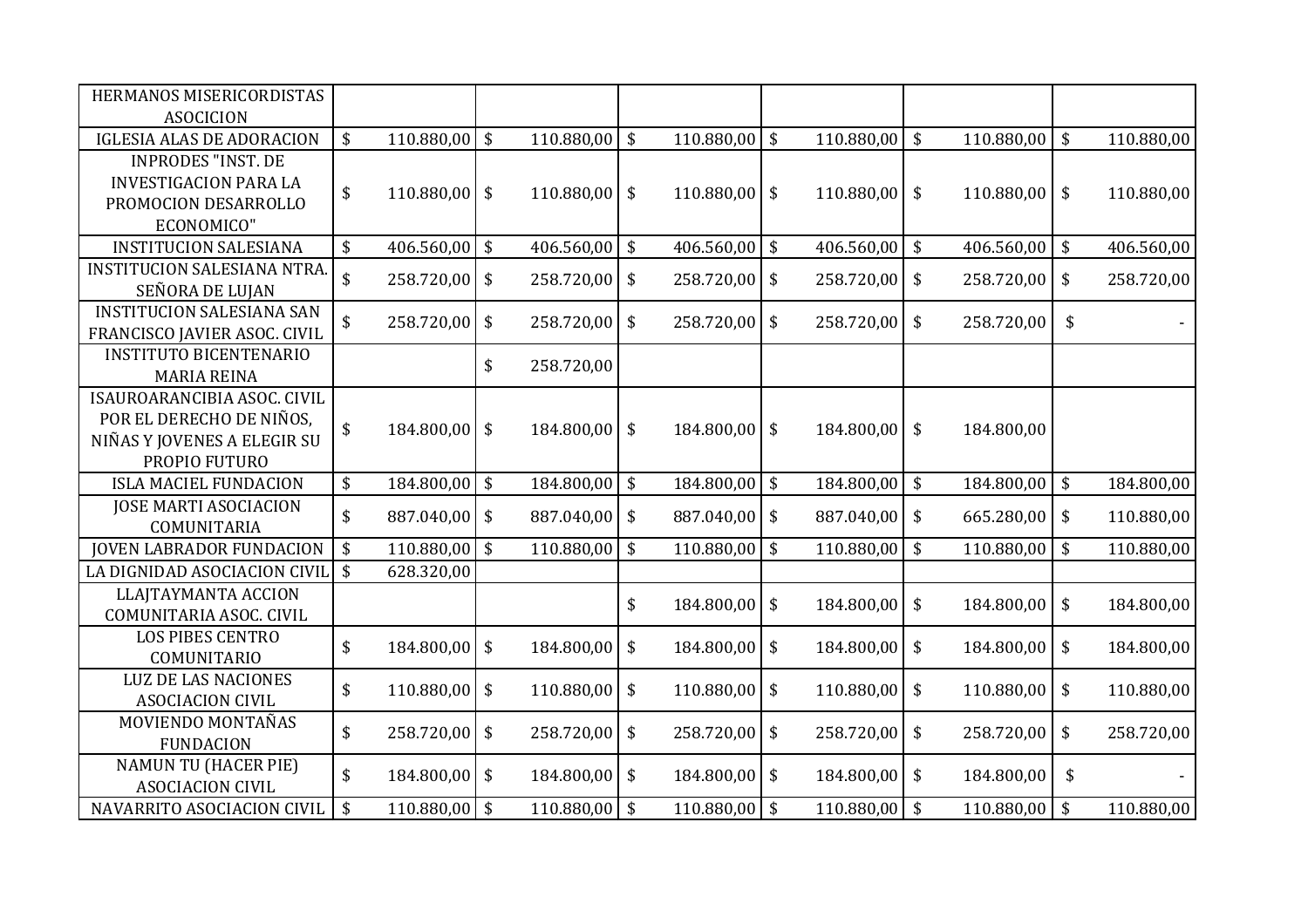| NI UN PIBE MENOS POR LA                             |                       |                           |                                               |                         |                 |                                 |              |                           |                 | \$                              |              |
|-----------------------------------------------------|-----------------------|---------------------------|-----------------------------------------------|-------------------------|-----------------|---------------------------------|--------------|---------------------------|-----------------|---------------------------------|--------------|
| <b>DROGA</b>                                        |                       |                           |                                               |                         |                 |                                 |              |                           |                 |                                 |              |
| NO SEAS PAVOTE PARA LA                              |                       |                           |                                               |                         |                 |                                 |              |                           |                 |                                 |              |
| <b>INTEGRACION SOCIAL</b>                           | \$<br>$517.440,00$ \$ |                           | 517.440,00                                    | $\sqrt[6]{}$            | $517.440,00$ \$ |                                 | 517.440,00   | \$                        | 517.440,00      | \$                              | 517.440,00   |
| <b>ASOCIACION CIVIL</b>                             |                       |                           |                                               |                         |                 |                                 |              |                           |                 |                                 |              |
| OBISPADO MERLO MORENO                               | \$<br>184.800,00 \$   |                           | 184.800,00                                    | \$                      | 184.800,00 \$   |                                 | 184.800,00   | \$                        | 184.800,00      | \$                              | 184.800,00   |
| PADRE MISERICORDIOSO ASOC.<br><b>CIVIL</b>          | \$<br>1.256.640,00    | \$                        | 1.256.640,00                                  | \$                      | 1.256.640,00    | \$                              | 1.256.640,00 | \$                        | 1.256.640,00    | \$                              | 1.256.640,00 |
| PADRES PASIONISTAS                                  |                       |                           |                                               |                         |                 |                                 |              |                           |                 |                                 |              |
| <b>INSTITUTO SANTA CRUZ</b>                         | \$<br>184.800,00      | \$                        | 184.800,00                                    | \$                      | 184.800,00 \$   |                                 | 184.800,00   | \$                        | 184.800,00      | \$                              | 184.800,00   |
| <b>ASOCIACION DE</b>                                |                       |                           |                                               |                         |                 |                                 |              |                           |                 |                                 |              |
| PANTALON CORTITO                                    | \$<br>184.800,00      | \$                        | 184.800,00                                    | $\vert$ \$              | 184.800,00 \$   |                                 | 184.800,00   | \$                        | 184.800,00      | \$                              | 184.800,00   |
| <b>ASOCIACION CIVIL</b>                             |                       |                           |                                               |                         |                 |                                 |              |                           |                 |                                 |              |
| PRODUCIR IGUALDAD                                   | \$<br>184.800,00 \$   |                           | 184.800,00                                    | $\sqrt[6]{\frac{1}{2}}$ | 184.800,00      | \$                              | 184.800,00   | $\boldsymbol{\mathsf{S}}$ | 184.800,00      | $\boldsymbol{\hat{\mathsf{S}}}$ | 184.800,00   |
| PROYECTO 7 GENTE EN                                 |                       |                           |                                               |                         |                 |                                 |              |                           |                 |                                 |              |
| <b>SITUACION DE CALLE</b>                           | \$<br>184.800,00      | \$                        | 184.800,00                                    | $\sqrt[6]{}$            | 184.800,00 \$   |                                 | 184.800,00   | \$                        | 184.800,00      | \$                              | 184.800,00   |
| <b>ASOCIACION CIVIL</b>                             |                       |                           |                                               |                         |                 |                                 |              |                           |                 |                                 |              |
| S.E.D.H.A FUNDACION - SALUD                         |                       |                           |                                               |                         |                 |                                 |              |                           |                 |                                 |              |
| <b>EDUCACION DERECHOS</b>                           | \$<br>184.800,00      | $\boldsymbol{\mathsf{s}}$ | 184.800,00                                    | \$                      | $184.800,00$ \$ |                                 | 184.800,00   | \$                        | 184.800,00      | \$                              | 184.800,00   |
| <b>HUMANOS Y AMBIENTE</b>                           |                       |                           |                                               |                         |                 |                                 |              |                           |                 |                                 |              |
| TUPAJ KATARI ASOC. CIVIL                            | \$<br>184.800,00 \$   |                           | 184.800,00                                    | \$                      | 184.800,00      | $\boldsymbol{\hat{\mathsf{S}}}$ |              | \$                        |                 | \$                              |              |
| UNION CAMPESINA DE                                  |                       |                           |                                               | \$                      | $110.880,00$ \$ |                                 | 110.880,00   |                           | 110.880,00      | \$                              | 110.880,00   |
| <b>CORRIENTES</b>                                   |                       |                           |                                               |                         |                 |                                 |              | \$                        |                 |                                 |              |
| VALDOCCO FUNDACION                                  | \$<br>$517.440,00$ \$ |                           | 517.440,00                                    | $\sqrt{2}$              | 517.440,00 \$   |                                 | 517.440,00   | \$                        | 517.440,00      | \$                              | 517.440,00   |
| VIDA NUEVA FUNDACION                                | \$<br>$110.880,00$ \$ |                           | 110.880,00                                    | $\sqrt[6]{\frac{1}{2}}$ | 110.880,00 \$   |                                 | 110.880,00   | \$                        | 110.880,00      | \$                              | 110.880,00   |
| <b>VIENTOS DE LIBERTAD</b>                          | \$<br>3.141.600,00    | \$                        | 2.882.880,00                                  | \$                      | 2.882.880,00    | \$                              | 2.882.880,00 | \$                        | 3.991.680,00    | \$                              | 3.991.680,00 |
| <b>ASOCIACION CIVIL</b>                             |                       |                           |                                               |                         |                 |                                 |              |                           |                 |                                 |              |
| VILLA VALDOCCO ASOCIACION                           | \$<br>184.800,00      | \$                        | 184.800,00                                    | \$                      | 184.800,00      | \$                              | 184.800,00   | \$                        | 184.800,00      | \$                              | 184.800,00   |
| <b>CIVIL</b>                                        |                       |                           |                                               |                         |                 |                                 |              |                           |                 |                                 |              |
|                                                     |                       |                           | Subsidios Individuales - Becas de Tratamiento |                         |                 |                                 |              |                           |                 |                                 |              |
| A.Y.R.E.S SRL (ADICC. Y REHAB.<br>EN SINTOMATOLOGIA | \$<br>427.114,00      | $\sqrt[6]{\frac{1}{2}}$   | 398.119,00                                    | $\sqrt[6]{\frac{1}{2}}$ | $401.844,00$ \$ |                                 | 368.705,00   | \$                        | 407.897,00      | \$                              | 313.355,00   |
| <b>ABITUS</b>                                       | \$<br>$602.829,00$ \$ |                           | 420.752,00 \$                                 |                         | $547.313,00$ \$ |                                 | 665.115,00   | $\sqrt{2}$                | $537.166,00$ \$ |                                 | 563.210,00   |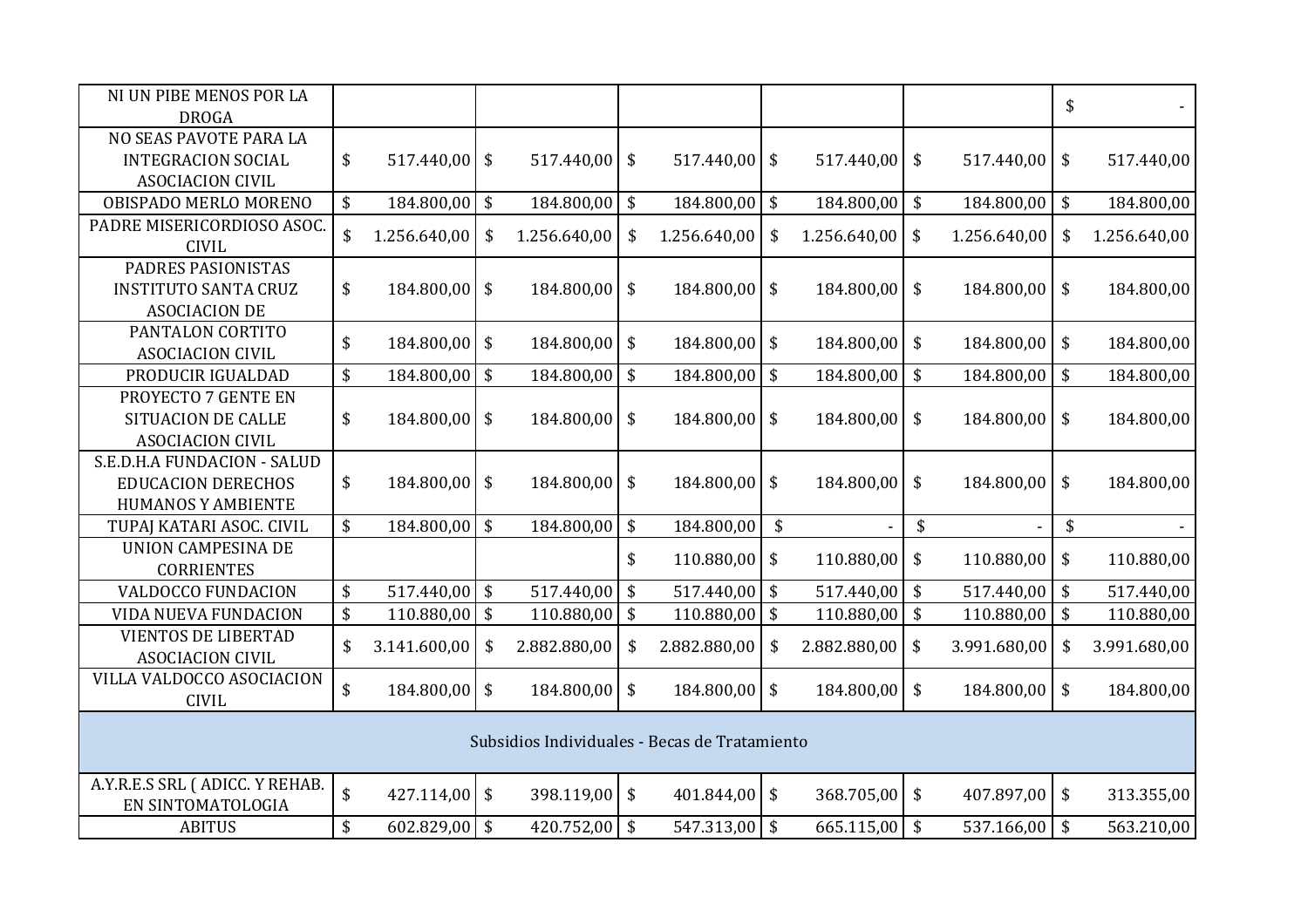| ACIAR ASOC. CIENT. DE INVEST.,<br>ASIST., Y REHA. | \$                              | 922.087,00    | $\frac{1}{2}$           | 848.872,00 | $\sqrt[6]{\frac{1}{2}}$ | 752.832,00 \$   |                         | 827.180,00 | \$                              | 785.996,00     | \$                              | 756.579,00 |
|---------------------------------------------------|---------------------------------|---------------|-------------------------|------------|-------------------------|-----------------|-------------------------|------------|---------------------------------|----------------|---------------------------------|------------|
| <b>ALAS DE LIBERTAD</b>                           | \$                              | 287.844,00    | $\sqrt{5}$              | 285.464,00 | $\sqrt[6]{3}$           | 262.408,00 \$   |                         | 263.632,00 | \$                              | 257.448,00     | \$                              | 264.864,00 |
| <b>ANANKE</b>                                     | \$                              | 216.395,00    | l \$                    | 229.249,00 | $\sqrt[6]{\frac{1}{2}}$ | $210.342,00$ \$ |                         | 188.217,00 | \$                              | 204.250,00     | \$                              | 164.840,00 |
| ARAUCARIA                                         | \$                              | 398.904,00    | $\vert$ \$              | 399.719,00 | $\sqrt[6]{\frac{1}{2}}$ | 388.358,00 \$   |                         | 385.750,00 | \$                              | 387.661,00     | \$                              | 386.400,00 |
| <b>ASOC. CIVIL REENCUENTROS</b>                   | \$                              | 143.333,00    | $\sqrt[6]{\frac{1}{2}}$ | 120.483,00 | \$                      | 146.688,00 \$   |                         | 139.699,00 | \$                              | 139.085,00     | \$                              | 101.313,00 |
| <b>ATREVERSE</b>                                  | \$                              | 579.508,00    | $\overline{\mathbf{S}}$ | 610.877,00 | \$                      | $501.628,00$ \$ |                         | 539.934,00 | \$                              | 618.055,00     | \$                              | 497.647,00 |
| <b>AVCD</b>                                       |                                 |               |                         |            |                         |                 |                         |            |                                 |                |                                 |            |
| <b>AVE FENIX</b>                                  | \$                              | 22.308,00     | \$                      | 17.336,00  | $\sqrt[6]{3}$           | 15.760,00       | \$                      | 17.336,00  | \$                              | 16.548,00      | \$                              | 15.760,00  |
| <b>AVE MARIA</b>                                  | \$                              | 994.797,00    | $\sqrt{5}$              | 861.681,00 | $\sqrt{2}$              | $916.383,00$ \$ |                         | 912.320,00 | \$                              | 992.909,00     | \$                              | 992.627,00 |
| <b>AYLEN</b>                                      | \$                              | 29.837,00     | $\sqrt[6]{\frac{1}{2}}$ | 33.511,00  | \$                      | 49.410,00       |                         |            | \$                              | 82.892,00      | \$                              | 42.827,00  |
| <b>AYUDAR FUNDACION</b>                           |                                 |               |                         |            |                         |                 |                         |            |                                 |                |                                 |            |
| <b>BELEN DE ESCOBAR</b>                           | \$                              | 215.116,00    | \$                      | 243.924,00 | $\sqrt[6]{3}$           | $267.640,00$ \$ |                         | 247.051,00 | \$                              | 206.274,00     | $\sqrt{2}$                      | 164.782,00 |
| <b>BETANIA</b>                                    |                                 |               |                         |            |                         |                 |                         |            |                                 |                |                                 |            |
| <b>CADES</b>                                      | \$                              | 32.475,00     | $\mathfrak{s}$          | 29.011,00  | $\sqrt[6]{\frac{1}{2}}$ | 38.970,00 \$    |                         | 16.887,00  | \$                              | 12.990,00      | $\sqrt[6]{\frac{1}{2}}$         | 13.423,00  |
| <b>CAMINO DE VIDA</b>                             | \$                              | 306.925,00    | $\sqrt[6]{\frac{1}{2}}$ | 375.667,00 | \$                      | $325.001,00$ \$ |                         | 372.392,00 | \$                              | 378.585,00     | \$                              | 390.063,00 |
| <b>CASA DEL SUR</b>                               |                                 |               |                         |            |                         |                 |                         |            |                                 |                |                                 |            |
| <b>CENTRO AMBULATORIO</b>                         | \$                              | 51.092,00     | $\frac{1}{2}$           | 67.112,00  | $\sqrt{5}$              | $59.280,00$ \$  |                         | 68.176,00  | \$                              | $64.876,00$ \$ |                                 | 49.120,00  |
| BELGRANO S.R.L                                    |                                 |               |                         |            |                         |                 |                         |            |                                 |                |                                 |            |
| CENTRO JUVENIL ESPERANZA                          | \$                              | 132.245,00    | $\vert$ \$              | 141.524,00 | $\sqrt[6]{\frac{1}{2}}$ | $126.690,00$ \$ |                         | 146.591,00 | \$                              | 141.902,00     | \$                              | 156.021,00 |
| CETRAP S.R.L.                                     | $\boldsymbol{\hat{\mathsf{S}}}$ | 191.852,00    | $\sqrt{5}$              | 197.905,00 | $\sqrt{2}$              | $311.277,00$ \$ |                         | 300.029,00 | $\boldsymbol{\mathsf{S}}$       | 262.136,00     | $\sqrt$                         | 235.209,00 |
| <b>COINCIDENCIAS CT RAICES</b>                    | \$                              | 232.521,00    | $\sqrt{5}$              | 252.439,00 | \$                      | $226.026,00$ \$ |                         | 266.295,00 | \$                              | 266.295,00     | \$                              | 295.739,00 |
| COMMUNITAS COOP. DE TRAB.<br><b>LIMITADA</b>      | \$                              | 145.476,00 \$ |                         | 160.248,00 | \$                      | 124.288,00 \$   |                         | 164.624,00 | \$                              | 175.640,00     | \$                              | 171.232,00 |
| <b>CREANDO LA LIBERTAD</b>                        | \$                              | 591.104,00    | $\vert$ \$              | 636.780,00 | \$                      | $653.321,00$ \$ |                         | 641.537,00 | \$                              | 588.329,00     | \$                              | 528.088,00 |
| <b>CREER ES CREAR</b>                             | \$                              | 265.862,00    | \$                      | 430.709,00 | \$                      | 466.096,00      | \$                      | 517.077,00 | \$                              | 489.743,00     | \$                              | 556.446,00 |
| <b>CUARTA OPCION</b>                              |                                 |               |                         |            |                         |                 |                         |            |                                 |                |                                 |            |
| <b>DARSE CUENTA</b>                               |                                 |               |                         |            |                         |                 |                         |            |                                 |                |                                 |            |
| <b>DEHUM</b>                                      | \$                              | 31.164,00     | $\sqrt[6]{\frac{1}{2}}$ | 42.188,00  | $\sqrt[6]{\frac{1}{2}}$ | 25.016,00       | $\sqrt{5}$              | 30.528,00  | \$                              | 27.984,00      | \$                              | 28.408,00  |
| <b>DEL PRADO</b>                                  | \$                              | 512.458,00    | $\sqrt{5}$              | 459.815,00 | $\sqrt[6]{\frac{1}{2}}$ | 576.766,00 \$   |                         | 450.124,00 | \$                              | 487.059,00     | $\frac{1}{2}$                   | 579.291,00 |
| <b>DESPERTARES</b>                                | \$                              | 546.773,00    | $\vert$ \$              | 485.561,00 | $\sqrt[6]{\frac{1}{2}}$ | 468.081,00 \$   |                         | 480.675,00 | $\boldsymbol{\hat{\mathsf{S}}}$ | 493.288,00     | $\boldsymbol{\hat{\mathsf{S}}}$ | 467.616,00 |
| EL ALMENDRO                                       | \$                              | 109.392,00 \$ |                         | 94.340,00  | \$                      | 77.592,00 \$    |                         | 64.568,00  | \$                              | 76.600,00      | \$                              | 63.796,00  |
| EL BOHIO                                          | \$                              | 11.872,00     |                         |            | \$                      | 33.496,00       | $\sqrt[6]{\frac{1}{2}}$ | 20.988,00  | $\boldsymbol{\$}$               | 16.960,00      | $\sqrt{2}$                      | 16.536,00  |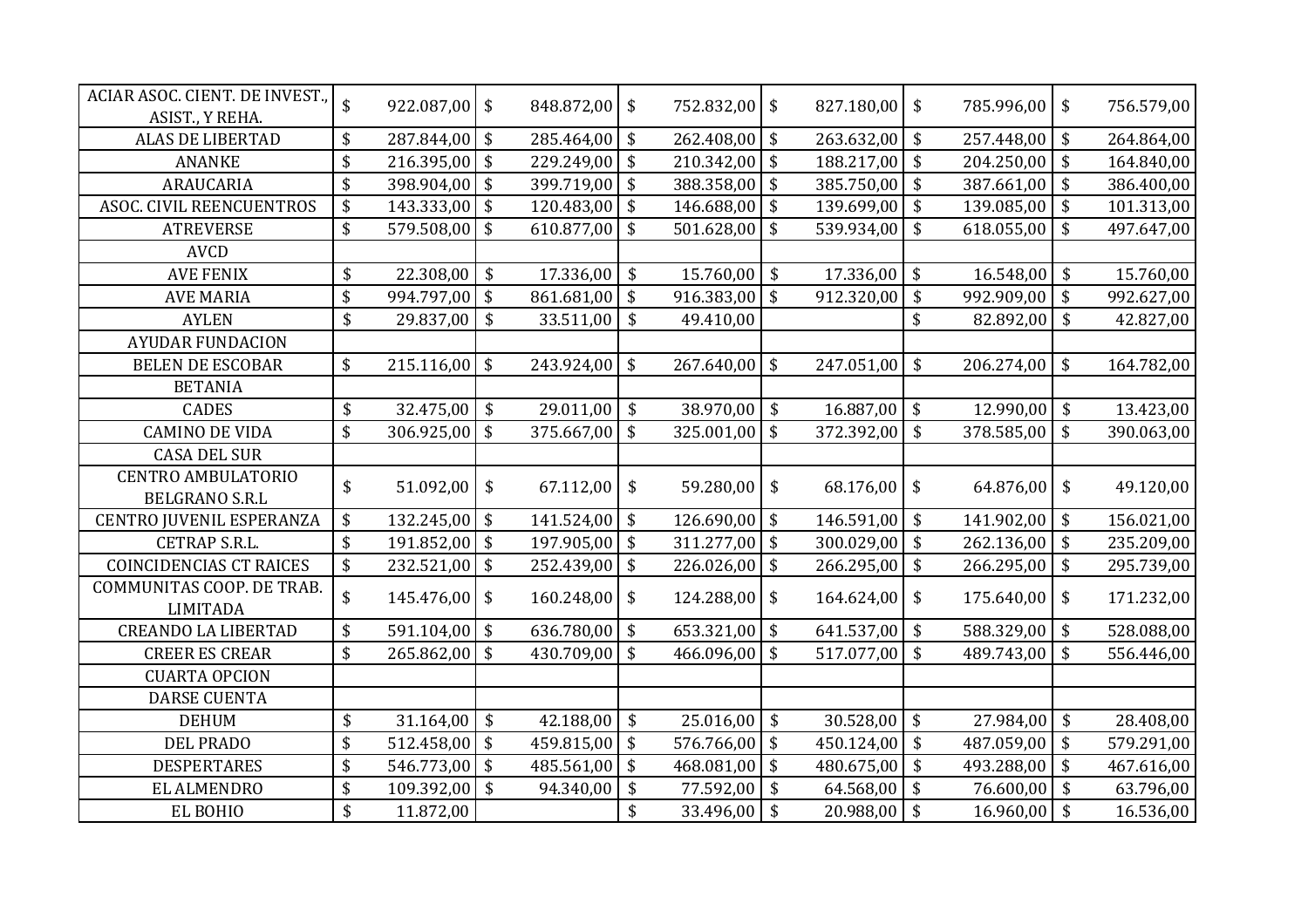| <b>EL CANDIL</b>                                            | \$<br>703.837,00    | l \$                       | 711.208,00   | \$<br>$660.252,00$ \$   |            | 640.697,00   | \$                        | 512.437,00   | $\sqrt[6]{\frac{1}{2}}$         | 575.249,00   |
|-------------------------------------------------------------|---------------------|----------------------------|--------------|-------------------------|------------|--------------|---------------------------|--------------|---------------------------------|--------------|
| <b>EL EDEN</b>                                              | \$<br>164.640,00    | $\sqrt{5}$                 | 168.536,00   | \$<br>160.992,00 \$     |            | 181.128,00   | \$                        | 185.448,00   | \$                              | 158.780,00   |
| <b>EL PALOMAR</b>                                           | \$<br>73.436,00     | $\boldsymbol{\mathsf{\$}}$ | 63.079,00    | \$<br>68.234,00         | \$         | 79.011,00    | \$                        | 63.350,00    | \$                              | 61.407,00    |
| ESPERANZA DE VIDA                                           | \$<br>92.215,00     | $\sqrt{5}$                 | 96.682,00    | \$<br>98.724,00         | \$         | 120.807,00   | \$                        | 103.920,00   | \$                              | 110.415,00   |
| <b>FUNDACION REENCUENTRO</b>                                | \$<br>589.720,00    | $\sqrt{5}$                 | 591.002,00   | \$<br>554.465,00        | $\vert$ \$ | 582.028,00   | \$                        | 588.438,00   | \$                              | 620.488,00   |
| FUNDACION SANTA CATALINA                                    | \$<br>17.556,00     | $\sqrt{5}$                 | 38.304,00    | \$<br>$41.916,00$ \$    |            | 49.644,00    | \$                        | 19.824,00    | \$                              | 75.432,00    |
| <b>IDENTIDAD - PROG. MINNESOTA</b>                          | \$<br>76.137,00     | $\sqrt[6]{\frac{1}{2}}$    | 123.589,00   | \$<br>59.306,00         | \$         | 112.410,00   | \$                        | 58.573,00    | \$                              | 74.557,00    |
| LA CASONA- COOP. DE TRAB. EN<br><b>SALUD RAMON CARRILLO</b> |                     | \$                         | 9.116,00     |                         | \$         | 13.144,00    | \$                        | 17.596,00    | \$                              | 12.720,00    |
| <b>LA URDIMBRE</b>                                          | \$<br>141.675,00    | \$                         | 143.988,00   | \$<br>136.395,00        | \$         | 131.632,00   | \$                        | 84.435,00    | \$                              | 165.839,00   |
| <b>LEVANTATE Y ANDA</b>                                     | \$<br>129.192,00    | $\sqrt[6]{\frac{1}{2}}$    | 117.165,00   | \$<br>$103.781,00$ \$   |            | 106.951,00   | \$                        | 107.384,00   | \$                              | 96.126,00    |
| <b>LOS NARANJOS</b>                                         | \$<br>134.230,00    | $\sqrt{5}$                 | 141.368,00   | \$<br>$138.560,00$ \$   |            | 130.782,00   | \$                        | 131.593,00   | $\boldsymbol{\mathsf{S}}$       | 147.656,00   |
| <b>LUZ DE VIDA</b>                                          | \$<br>52.393,00     | $\sqrt{5}$                 | 73.610,00    | \$<br>66.249,00         | l \$       | 82.270,00    | \$                        | 71.878,00    | \$                              | 37.671,00    |
| MODELO MINNESOTA                                            | \$<br>391.521,00    | $\sqrt[6]{\frac{1}{2}}$    | 337.758,00   | \$<br>$343.095,00$ \$   |            | 328.542,00   | \$                        | 323.000,00   | \$                              | 330.491,00   |
| <b>NAZARETH</b>                                             | \$<br>1.374.913,00  | \$                         | 1.353.029,00 | \$<br>1.392.838,00      | \$         | 1.478.192,00 | \$                        | 1.476.399,00 | \$                              | 1.502.081,00 |
| NOCKA MUNAYKI                                               | \$<br>526.780,00    | $\sqrt[6]{\frac{1}{2}}$    | 420.826,00   | \$<br>598.459,00        | $\vert$ \$ | 417.005,00   | $\boldsymbol{\mathsf{S}}$ | 530.898,00   | $\boldsymbol{\hat{\mathsf{S}}}$ | 420.678,00   |
| NUESTRA VIDA CENTRO DE<br>PREV. Y A.                        | \$<br>354.254,00    | \$                         | 350.795,00   | \$<br>359.483,00        | \$         | 353.655,00   | \$                        | 251.678,00   | \$                              | 245.340,00   |
| OTROS CAMINOS SON POSIBLES                                  | \$<br>378.009,00    | $\mathfrak{S}$             | 403.123,00   | \$<br>319.987,00        | \$         | 338.173,00   | \$                        | 312.626,00   | \$                              | 351.447,00   |
| PARALI - SANTA RITA                                         | \$<br>580.105,00    | \$                         | 587.156,00   | \$<br>$662.794,00$ \$   |            | 594.848,00   | \$                        | 592.284,00   | \$                              | 603.822,00   |
| POSADA DEL INTI                                             | \$<br>1.157.212,00  | $\sqrt{5}$                 | 1.232.281,00 | \$<br>$1.195.235,00$ \$ |            | 1.128.550,00 | \$                        | 1.159.322,00 | \$                              | 1.182.901,00 |
| PROGRAMA ANDRES CORDOBA                                     | \$<br>222.427,00 \$ |                            | 235.888,00   | \$<br>$243.580,00$ \$   |            | 274.348,00   | \$                        | 207.684,00   | \$                              | 256.400,00   |
| PROGRAMA ANDRES ROSARIO                                     | \$<br>69.285,00     | $\sqrt[6]{\frac{1}{2}}$    | 101.515,00   | \$<br>109.794,00 \$     |            | 97.238,00    | \$                        | 106.725,00   | \$                              | 60.672,00    |
| <u>FNUUNAMIA AINDNES SAIN</u><br>بمممتنه                    | \$<br>1.350.483,00  | \$                         | 1.511.730,00 | \$<br>1.392.747,00      | \$         | 1.502.645,00 | \$                        | 1.665.331,00 | \$                              | 1.566.422,00 |
| PROGRAMA ASUMIR-ASOC.<br><b>CIVIL SIN FINES DE LUCRO</b>    | \$<br>13.423,00     |                            |              | \$<br>26.413,00         | \$         | 13.423,00    | \$                        | 6.928,00     |                                 |              |
| PROGRAMA CAMBIO                                             |                     | \$                         | 65.602,00    | \$<br>12.720,00         |            |              | \$                        | 20.140,00    |                                 |              |
| PROGRAMA DEL SOL<br><b>ASOCIACION CIVIL</b>                 | \$<br>156.659,00    | \$                         | 126.964,00   | \$<br>92.504,00         | \$         | 83.692,00    | \$                        | 110.464,00   | \$                              | 141.836,00   |
| PROGRAMA DELTA                                              | \$<br>104.618,00    | \$                         | 132.602,00   | \$<br>$159.005,00$ \$   |            | 161.475,00   | \$                        | 145.468,00   | \$                              | 158.737,00   |
| PROGRAMA LIHUE                                              |                     | \$                         | 72.288,00    | \$<br>47.464,00         |            |              | \$                        | 28.808,00    | \$                              | 24.432,00    |
| PROGRAMA NUEVO MUNDO<br>ASOC. CIVIL                         |                     |                            |              |                         |            |              |                           |              |                                 |              |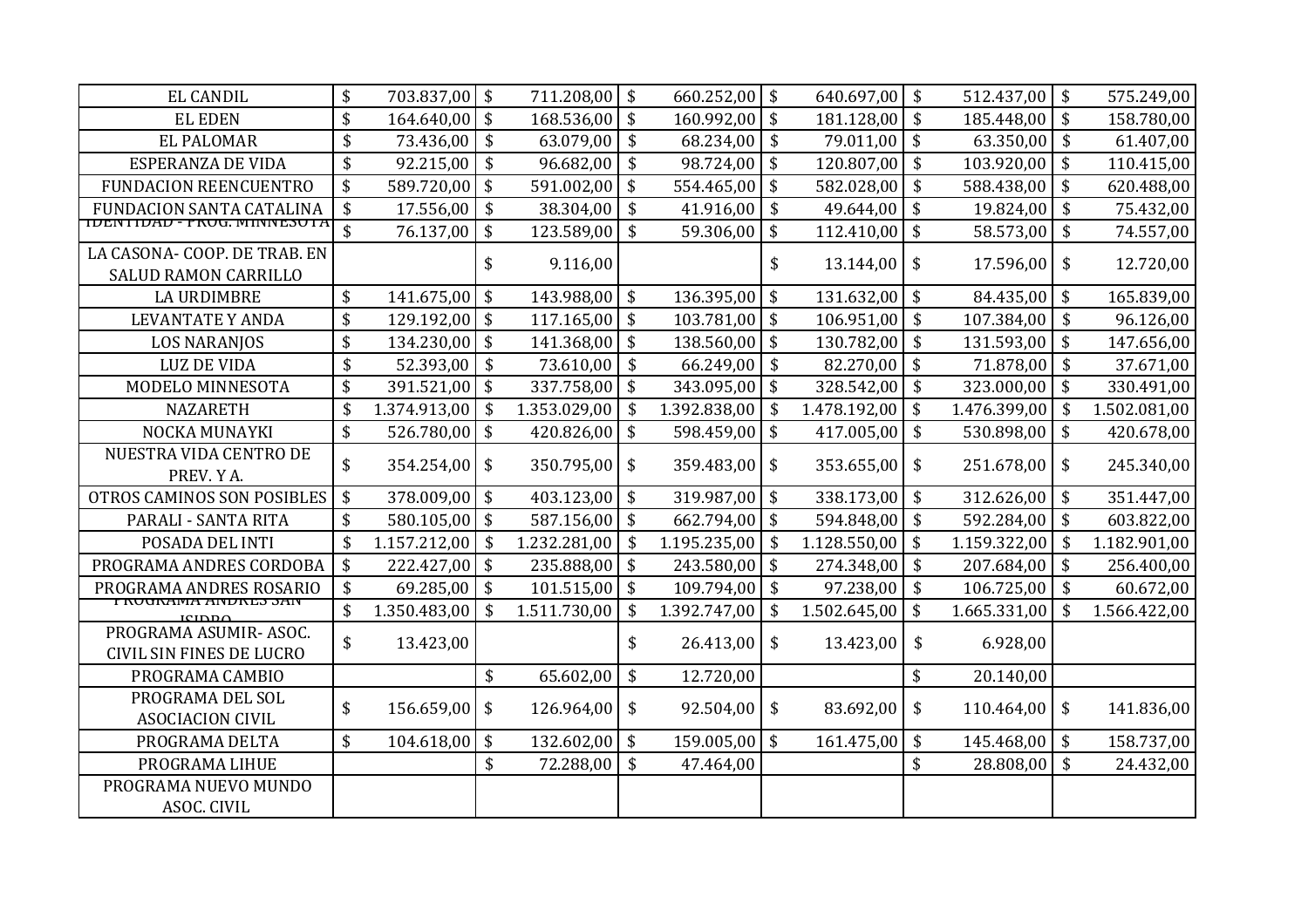| PROGRAMA POR DECIR                                                                                                                               | \$                              | 707.302,00 \$   |            | 694.231,00 \$ |                                 | 654.461,00 \$             | 699.105,00 \$    |                         | 668.494,00 | $\sqrt{5}$                      | 659.393,00 |
|--------------------------------------------------------------------------------------------------------------------------------------------------|---------------------------------|-----------------|------------|---------------|---------------------------------|---------------------------|------------------|-------------------------|------------|---------------------------------|------------|
| PROGRAMA YO PUDE                                                                                                                                 | \$                              | $364.181,00$ \$ |            | 356.167,00    | \$                              | $300.081,00$ \$           | 365.117,00       | \$                      | 378.862,00 | \$                              | 386.505,00 |
| <b>RECONOCERSE</b>                                                                                                                               |                                 |                 | \$         | 22.335,00     | \$                              | $114.273,00$ \$           | 218.196,00       | \$                      | 169.958,00 | \$                              | 164.541,00 |
| RECUPERACION PLURAL                                                                                                                              | \$                              | $370.158,00$ \$ |            | 326.136,00    | \$                              | 328.942,00 \$             | 326.691,00       | \$                      | 304.198,00 | \$                              | 300.418,00 |
| <u>NEV VE AFUTU FLIAN. EL</u><br><b>TAMDO</b>                                                                                                    | \$                              | 433.773,00 \$   |            | 467.958,00    | \$                              | $416.818,00$ \$           | 405.930,00       | \$                      | 457.033,00 | $\frac{1}{2}$                   | 478.186,00 |
| <b>RENACER</b>                                                                                                                                   | $\boldsymbol{\hat{\mathsf{S}}}$ | 187.922,00 \$   |            | 290.976,00    | \$                              | $335.142,00$ \$           | 212.603,00       | \$                      | 233.387,00 | \$                              | 201.345,00 |
| REVIVIR S.R.L. (TANGO                                                                                                                            |                                 |                 |            |               |                                 |                           |                  |                         |            |                                 |            |
| COMUNIDAD TERAPEUTICA)                                                                                                                           |                                 |                 |            |               |                                 |                           |                  |                         |            |                                 |            |
| ROSA DE LOS VIENTOS                                                                                                                              |                                 |                 |            |               |                                 |                           |                  |                         |            |                                 |            |
| <b>RUMEN</b>                                                                                                                                     |                                 |                 |            |               | \$                              | 8.904,00 \$               | 4.664,00         | \$                      | 4.452,00   |                                 |            |
| <b>SAN MATEO</b>                                                                                                                                 | \$                              | 472.260,00 \$   |            | 489.752,00    | \$                              | $539.009,00$ \$           | 546.465,00       | \$                      | 476.088,00 | \$                              | 507.000,00 |
| <b>SEDIEN</b>                                                                                                                                    | \$                              | $440.361,00$ \$ |            | 435.165,00    | \$                              | $471.537,00$ \$           | 555.972,00       | \$                      | 450.320,00 | $\frac{1}{2}$                   | 356.792,00 |
| SENDERO DE VIDA                                                                                                                                  | \$                              | 269.326,00 \$   |            | 338.606,00    | $\boldsymbol{\mathsf{S}}$       | $353.761,00$ \$           | 390.566,00       | \$                      | 366.751,00 | $\boldsymbol{\hat{\mathsf{S}}}$ | 381.473,00 |
| <b>TIZIANO VALENTINI</b>                                                                                                                         | \$                              | $391.841,00$ \$ |            | 370.651,00    | \$                              | $469.255,00$ \$           | 415.518,00       | \$                      | 414.443,00 | \$                              | 358.758,00 |
| VALORARTE                                                                                                                                        | \$                              | 83.164,00       | $\sqrt{5}$ | 93.576,00     | \$                              | 79.124,00                 | \$<br>121.340,00 | \$                      | 84.336,00  | \$                              | 93.196,00  |
| <b>VALOR PARA CAMBIAR</b>                                                                                                                        |                                 |                 |            |               |                                 |                           |                  | \$                      | 26.413,00  | \$                              | 82.703,00  |
| <b>VIDA NUEVA</b>                                                                                                                                | \$                              | 358.569,00 \$   |            | 388.398,00    | $\sqrt[6]{\frac{1}{2}}$         | 268.388,00 \$             | 383.995,00       | \$                      | 489.067,00 | \$                              | 389.237,00 |
| <b>VIDA Y FAMILIA</b>                                                                                                                            | \$                              | $145.921,00$ \$ |            | 194.657,00    | \$                              | $182.269,00$ \$           | 175.939,00       | \$                      | 201.778,00 | \$                              | 221.696,00 |
| <b>VINCULO</b>                                                                                                                                   | \$                              | 53.212,00 \$    |            | 41.976,00     | $\boldsymbol{\hat{\mathsf{S}}}$ | $38.160,00$ \$            | 50.880,00        | $\sqrt[6]{\frac{1}{2}}$ | 53.636,00  | $\boldsymbol{\mathsf{\$}}$      | 46.640,00  |
| <b>VOLVER A CREAR</b>                                                                                                                            | \$                              | 458.438,00 \$   |            | 498.710,00    | $\sqrt{5}$                      | 486.978,00 \$             | 350.686,00       | \$                      | 625.550,00 | \$                              | 508.668,00 |
| <b>VOLVER A LA VIDA</b>                                                                                                                          | \$                              | $206.253,00$ \$ |            | 188.946,00    | $\sqrt[6]{\frac{1}{2}}$         | $214.322,00$ \$           | 187.023,00       | \$                      | 243.167,00 | $\sqrt$                         | 217.791,00 |
| YO SOY                                                                                                                                           | \$                              | 75.144,00       | $\sqrt{5}$ | 74.704,00     | \$                              | 59.664,00                 | \$<br>61.888,00  | \$                      | 51.240,00  | \$                              | 64.404,00  |
|                                                                                                                                                  |                                 |                 |            |               |                                 | Subsidios Institucionales |                  |                         |            |                                 |            |
| ASOCIACIÓN CIVIL CRISTIANA<br>EVANGÉLICA<br><b>EMANUEL</b>                                                                                       |                                 |                 |            |               |                                 |                           |                  |                         |            | \$                              | 100.000,00 |
| Convenio especifico entre<br>Sedronar y el Concejo Nacional<br>De Investigaciones Cientificas y<br>Tecnicas (CONICET)<br>ASOCIACION CIVIL SOL DE | \$                              | 23.110,00       |            |               |                                 |                           |                  |                         |            |                                 |            |
| MAVO                                                                                                                                             |                                 |                 |            |               |                                 |                           | \$<br>305.062,42 |                         |            |                                 |            |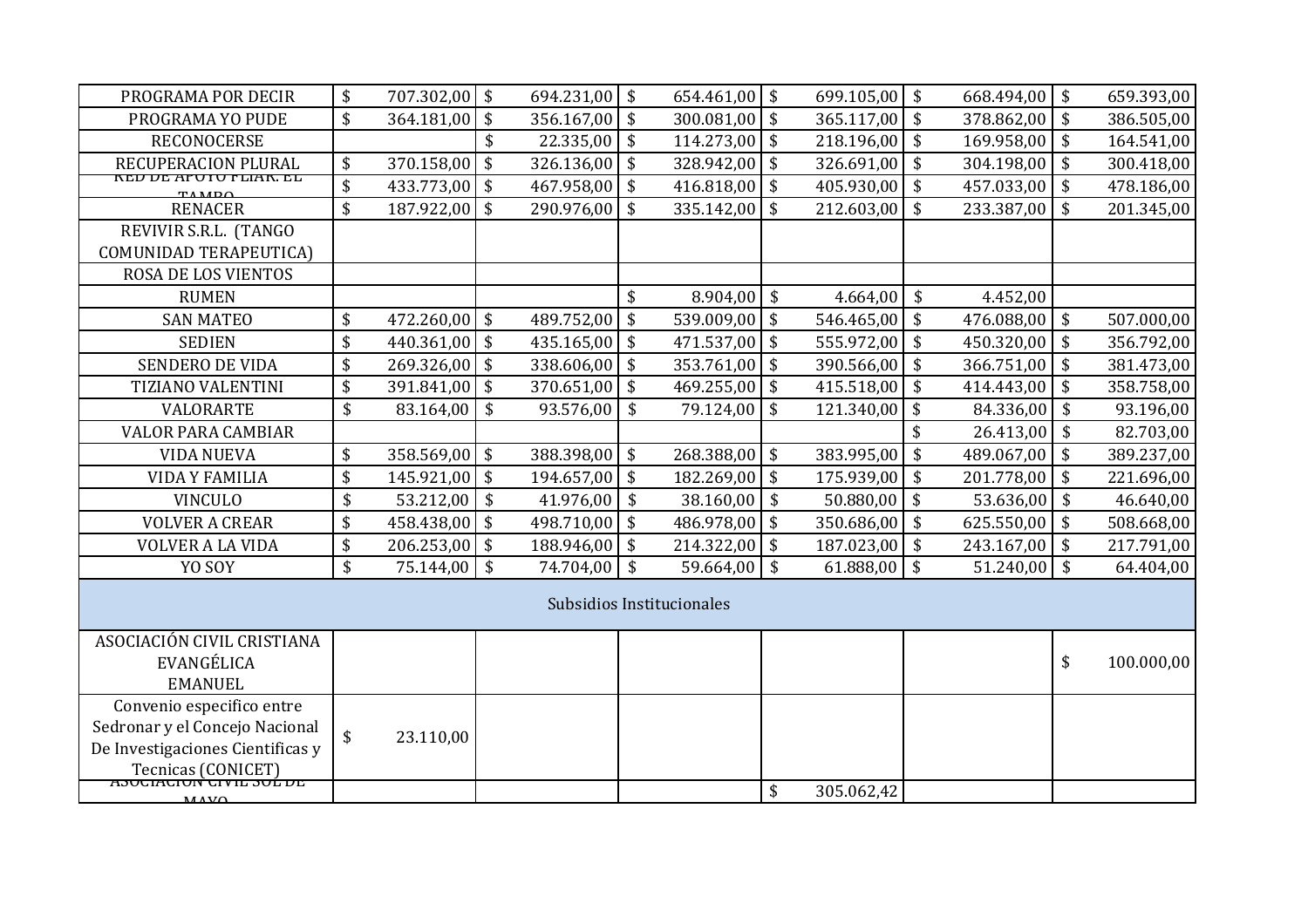| Adenda Fundacion Moviendo<br>Montañas                |                    |                    | 1.500.000,00<br>\$ |                    |                  |
|------------------------------------------------------|--------------------|--------------------|--------------------|--------------------|------------------|
| Subsidio a la Asociacion Civil                       |                    |                    |                    |                    |                  |
| Ushuaia Participa                                    |                    |                    |                    | \$<br>1.000.000,00 |                  |
| ASOCIACIÓN CIVIL EL                                  |                    |                    |                    |                    |                  |
| HORMIGUERO POR LA                                    |                    |                    |                    |                    | \$<br>100.000,00 |
| IGUALDAD, DIGNIDAD Y                                 |                    |                    |                    |                    |                  |
| <b>LIBERTAD</b>                                      |                    |                    |                    |                    |                  |
| ASOCIACION CIVIL DETRAS DE                           |                    |                    |                    |                    |                  |
| TODO PARA LA INCLUSION                               |                    |                    |                    |                    | \$<br>100.000,00 |
| SOCIAL                                               |                    |                    |                    |                    |                  |
| Subsidio para el financiamiento                      |                    |                    |                    |                    |                  |
| de Proyecto presentado                               |                    |                    |                    | \$<br>1.200.000,00 |                  |
| por la Parroquia de Jesucristo                       |                    |                    |                    |                    |                  |
| Salvador del Mundo                                   |                    |                    |                    |                    |                  |
| Subsidio Institucional en los                        |                    |                    |                    |                    |                  |
| términos de la Resolución                            |                    |                    |                    |                    |                  |
| SEDRONAR N° 172/2014 -                               |                    |                    |                    |                    | \$<br>100.218,00 |
| <b>FUNDACIÓN ABRIENDO</b>                            |                    |                    |                    |                    |                  |
| CORAZONES                                            |                    |                    |                    |                    |                  |
| Adenda complementaria 1 al CE<br>Resolución 201/2018 | \$<br>2.270.732,69 |                    |                    |                    |                  |
| Pago a cuenta del Subsidio                           |                    | \$<br>2.500.000,00 |                    |                    |                  |
| (Resolución Nº 658/2014)                             |                    |                    |                    |                    |                  |
|                                                      |                    |                    |                    |                    |                  |
|                                                      |                    |                    |                    |                    |                  |
|                                                      |                    |                    |                    |                    |                  |
|                                                      |                    |                    |                    |                    |                  |
|                                                      |                    |                    |                    |                    |                  |
|                                                      |                    |                    |                    |                    |                  |
|                                                      |                    |                    |                    |                    |                  |
|                                                      |                    |                    |                    |                    |                  |
|                                                      |                    |                    |                    |                    |                  |
|                                                      |                    |                    |                    |                    |                  |